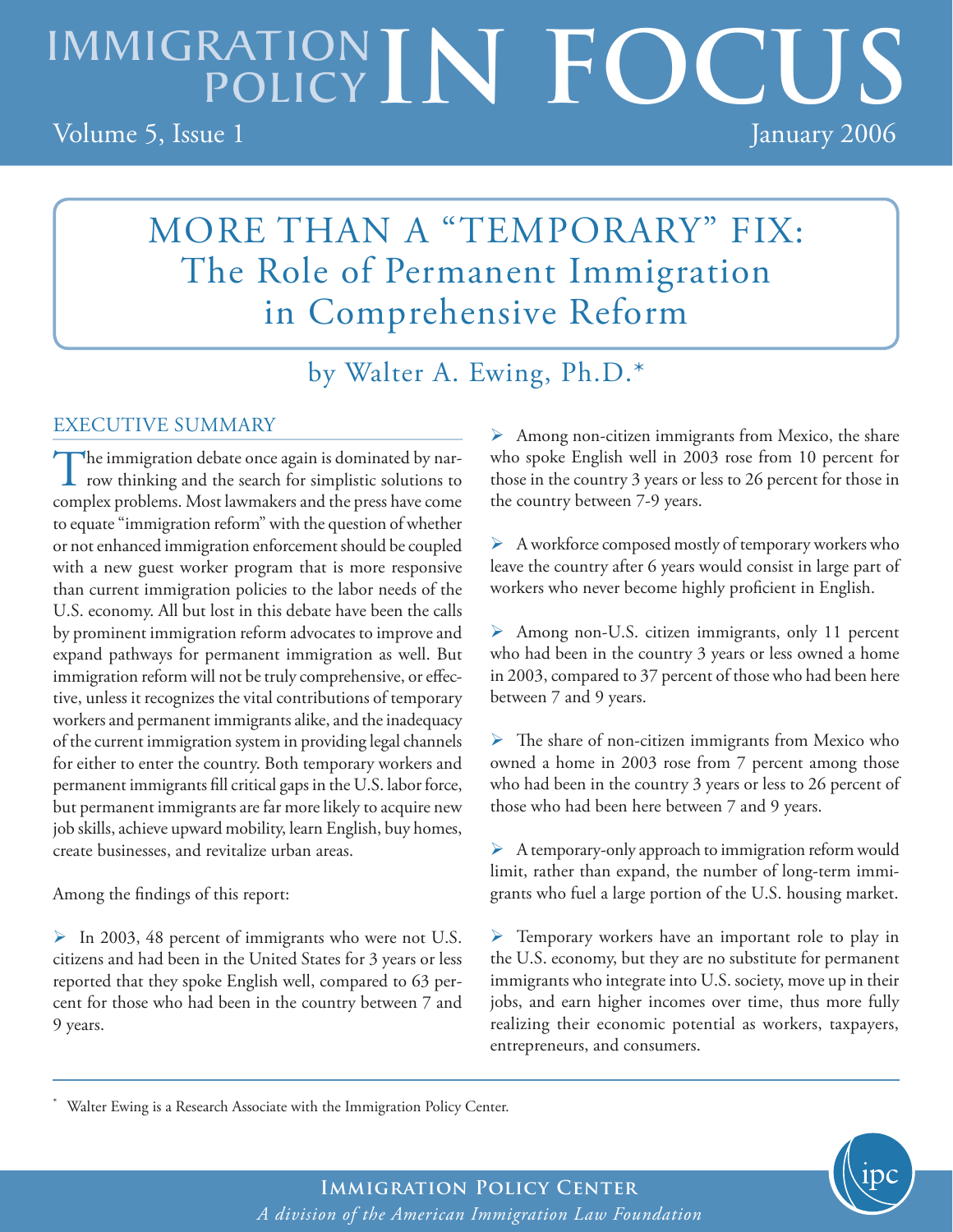#### INTRODUCTION

After years of false starts and missed opportunities, it seemed in 2005 as if the stage finally had been set in Congress for comprehensive immigration reform. President Bush set the tone in 2004 with his proposal for a new temporary worker program coupled with at least some expansion of pathways for permanent immigration. The following year, Senators John McCain (R-AZ), Edward Kennedy (D-MA), and Chuck Hagel (R-NE), and Representatives Jim Kolbe (R-8th/AZ), Jeff Flake (R-6th/AZ), and Luis Gutierrez (D-4th/IL) added their voices, proposing far-reaching reforms of the U.S. immigration system that would bring undocumented immigrants out of the shadows, provide businesses with the workers they need, and allow the timely reunification of immigrant families. But as we enter into a new year, serious doubts have arisen as to whether or not lawmakers finally might enact immigration policies that are realistic, effective, and humane. As in years past, the immigration debate is once again dominated by narrow thinking and the search for simplistic solutions to complex problems.

Most lawmakers and the press now have come to equate "immigration reform" only with controlling undocumented immigration. Even within the confines of this limited discussion, the debate is focused on whether the most effective response to undocumented immigration is enhanced immigration enforcement alone, or enhanced enforcement in conjunction with a new "guest worker" program that is more responsive than current immigration policies to the labor needs of the U.S. economy. All but lost in this debate over border fences and guest workers have been the calls by prominent immigration reform advocates to improve and expand pathways for permanent immigration as well. Yet revamping channels for permanent immigration is essential not only to controlling undocumented immigration, but also to crafting immigration policies that best serve the long-term economic and social interests of the United States. Immigration reform will not be truly comprehensive, or effective, unless it recognizes the vital contributions of temporary workers and permanent immigrants alike, and the inadequacy of the current immigration system in providing legal channels for either to enter the country.

#### MOVING BEYOND UNDOCUMENTED IMMIGRATION AND TEMPORARY WORKERS

It is understandable that the immigration debate has focused<br>so heavily on undocumented immigration. The large popu-I t is understandable that the immigration debate has focused lation of undocumented immigrants in the United States is by far the most visible symptom of the current immigration system's endemic dysfunction. The United States was home to an estimated 10.3 million undocumented immigrants in 2004, 57 percent of whom came from Mexico and an additional 24 percent from elsewhere in Latin America. The undocumented population grew by roughly 700,000 per year between 2000 and 2004, and 750,000 per year between 1995 and 1999. Undocumented immigrants have come to comprise more than 10 percent of the workforce in industries such as agriculture, building and grounds cleaning and maintenance, construction, and food preparation and serving.1 Recognizing that undocumented immigration on this scale is socially and politically unsustainable, but that the U.S. economy demands more immigrant workers than current legal limits allow, a growing number of lawmakers accept the need for some sort of immigration reform.

Advocates of reform generally agree that existing legal channels through which temporary workers enter the United States are hobbled by arbitrary restrictions that are unresponsive to actual labor demand. This is true especially for workers in less-skilled jobs, who make up the bulk of the undocumented population. Only two kinds of temporary visas currently are available to such workers: H-2As, which are restricted to agricultural workers, and H-2Bs, which not only are capped at 66,000 per year, but are limited to "seasonal" or otherwise "temporary" work that is so narrowly defined as to exclude many industries. Although the discussion over the shape that a new temporary worker program might take has focused on workers in less-skilled jobs, it is important not to lose sight of the fact that avenues for the entry into the country of workers in highly-skilled jobs also are excessively limited. For instance, H-1B visas for foreign-born professionals are capped at only 65,000 per year.

Many employers and immigrants alike, therefore, could benefit from a new temporary worker program unrestrained

<sup>&</sup>lt;sup>1</sup> Jeffrey S. Passel, *Unauthorized Migrants: Numbers and Characteristics*. Washington, DC: Pew Hispanic Center, June 14, 2005, p. 4-5, 27.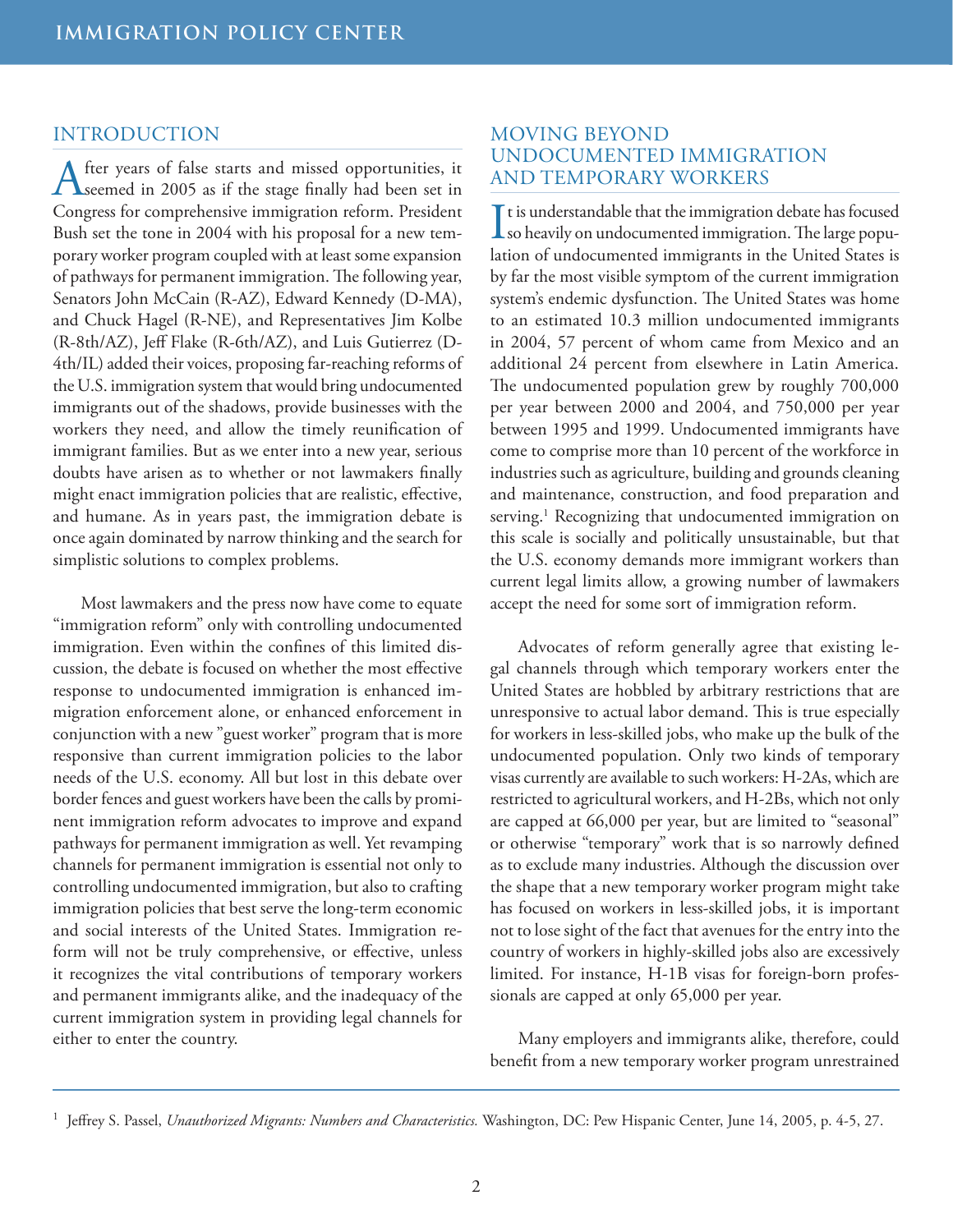by these kinds of limitations, provided that it included strong wage and labor protections to prevent abuses such as those which occurred under the *bracero* program of 1942-1964. A steady flow of temporary workers undoubtedly would meet at least some of the labor needs of U.S. employers, particularly in industries which produce jobs that are seasonal in nature or require relatively few formal skills, such as agriculture or hotels and restaurants in resort towns. Likewise, many prospective immigrants would welcome the chance to work legally in the United States for a few years in order to save enough money to build a house, start a business, or buy needed consumer goods in their home countries. In fact, a temporary worker program could restore some of the circularity that characterized a significant share of labor migration to the United States, especially from Mexico, throughout most of the 20th century. This pattern of circular migration was disrupted as the U.S. government began fortifying the southern border in the early 1990s, thus encouraging more undocumented immigrant workers to settle permanently in the United States and bring their families with them rather than risk repeated border crossings.<sup>2</sup>

While most policymakers who favor immigration reform recognize the need for a new temporary worker program, relatively little attention is being paid to the fact that avenues for permanent immigration must be expanded as well if reform is to be effective. Yet a "temporary-only" approach to immigration reform suffers from serious shortcomings, most obviously in the case of undocumented immigrants already in the United States. Roughly 35 percent of undocumented immigrants have lived here for 10 years or more, 1.6 million are children, and another 3.1 million U.S.-citizen children have at least one undocumented parent. $^3$  As a result, attempting to fit all of the currently undocumented population into a temporary worker program that lacks a pathway to permanent residence raises the specter of serious social and economic upheaval in the communities where undocumented immigrants live and the businesses where they work.



Moreover, a rigid, temporary-only approach to immigration reform fails to adequately address the many factors which continue to drive undocumented immigration. The persistence of undocumented immigration reflects limitations in the existing avenues by which both permanent immigrants and temporary workers can legally enter the country, and serious flaws in family-based as well as employment-based immigration channels. For instance, only one of the five visa "preference categories" for permanent, employment-based immigration is reserved for workers in less-skilled jobs and is capped at a mere 5,000 per year.<sup>4</sup> Moreover, the family-based system is crippled by arbitrary numerical caps and complex rules that impose enormous delays on family reunification. U.S. citizens may obtain "visa numbers" immediately when petitioning for their spouses and children under the age of 21 to immigrate to the United States. But the allotment of visa numbers for all other relatives of U.S. citizens and for all the relatives of lawful permanent residents (LPRs) is governed by a "family preference" system characterized by waiting times of many years. In the case of Mexican nationals, wait times as of January 2006 were about 7 years for the spouse of an LPR and 12 years for the unmarried adult child of a U.S. citizen.5 Delays such as these are just as powerful in spurring undocumented migration as the dearth of employment-based avenues for entering the country.

Beyond its potential effectiveness in achieving a major reduction in undocumented immigration, a temporary-only approach to reform suffers from much broader limitations. Not all of the U.S. economy's labor needs can be met by the transient workforce that a temporary program would supply. A temporary program that does not allow particularly valuable or productive workers to remain in the United States would represent a needless waste of talent. Perhaps most importantly, the labor of temporary workers from abroad cannot substitute for the economic vitality and social stability that the United States historically has derived from permanent immigration. Both temporary workers and permanent immigrants fill criti-

<sup>&</sup>lt;sup>2</sup> Douglas S. Massey, Jorge Durand & Nolan J. Malone, *Beyond Smoke and Mirrors: Mexican Immigration in an Era of Economic Integration.* New York, NY: Russell Sage Foundation, 2002, p. 128-29.

<sup>3</sup>Jeffrey S. Passel, *Unauthorized Migrants: Numbers and Characteristics.* Washington, DC: Pew Hispanic Center, June 14, 2005, p. 5, 18.

The cap in fact is set at 10,000 visas per year, but 5,000 of these are reserved for beneficiaries of the Nicaraguan Adjustment and Central American Relief Act of 1997 (NACARA).

<sup>&</sup>lt;sup>5</sup> U.S. Department of State, "Visa Bulletin for January 2006" (No. 89, Vol. VIII).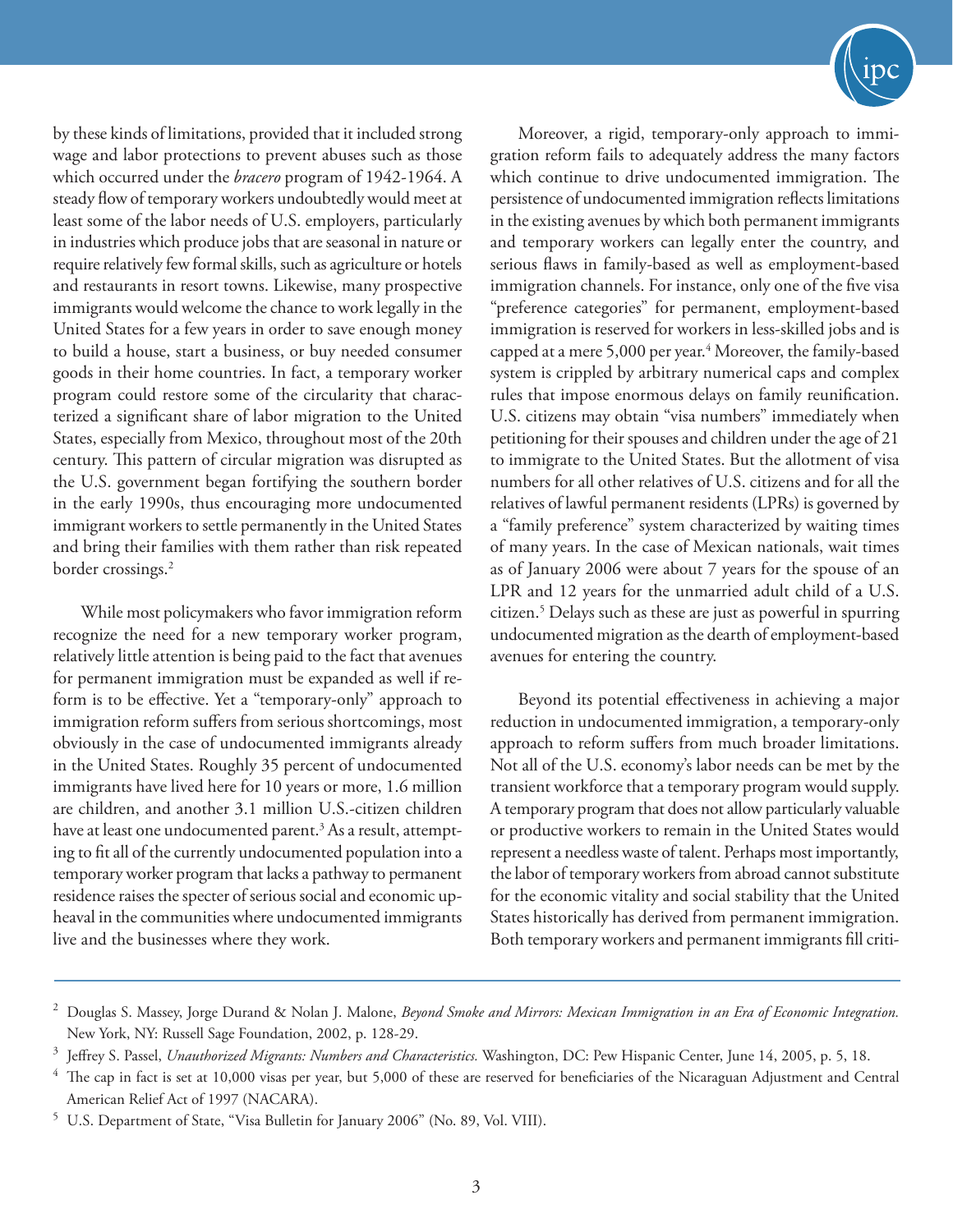cal gaps in the U.S. labor force, but permanent immigrants are far more likely to acquire new job skills, achieve upward mobility, learn English, buy homes, create businesses, revitalize urban areas, and integrate into their communities.

#### THE BENEFITS OF A STABLE WORKFORCE

One asset that permanent immigrants bring to the work-place which temporary workers do not is time. With few exceptions, workers acquire more skills the longer they are in a job, thereby making them more valuable employees. This is true even in occupations that require little or no formal training, although chances for upward mobility in many such occupations clearly are limited. Through apprenticeship programs, for instance, construction laborers can gain the skills needed to become plumbers or electricians. Bus boys and maids can, with experience, move on to more supervisory and managerial positions in food service and housekeeping. Over-reliance on temporary workers in industries that employ large numbers of immigrants, therefore, would deprive employers of the opportunity to create a seasoned labor force that becomes more productive and moves up the job ladder over time.

For the vast majority of immigrant workers, one of the most essential skills in virtually all occupations is mastery

Figure 1:



of English. This is evidenced by the fact that employers in a wide range of industries provide English-language training in the workplace. However, as with any other skill, command of English increases gradually. According to data from the 2003 American Community Survey (ACS), 48 percent of immigrants who were not U.S. citizens and had been in the United States for 3 years or less reported that they spoke English well, compared to 63 percent for those who had been in the country between 7 and 9 years {Figure 1}. Among non-citizen immigrants from Mexico, which is the largest source of both legal and undocumented immigrants to the United States, the share who spoke English well rose from 10 percent for those in the country 3 years or less to 26 percent for those in the country between 7-9 years {Figure 2}. A workforce composed mostly of temporary workers who leave the country after, say, 6 years (as would be the case under the temporary worker program proposed by President Bush in 2004<sup>6</sup>) therefore would consist in large part of workers who never become highly proficient in English.

#### THE BENEFITS OF A STABLE POPULATION

t the local level, permanent immigrants foster economic growth and social stability in ways that temporary workers cannot. Obviously, families with roots have more of a vested interest than transient workers in the creation of safe

#### Figure 2:



<sup>6</sup> The White House, Office of the Press Secretary, "President Bush Proposes New Temporary Worker Program," January 7, 2004.

**Source**: 2003 American Community Survey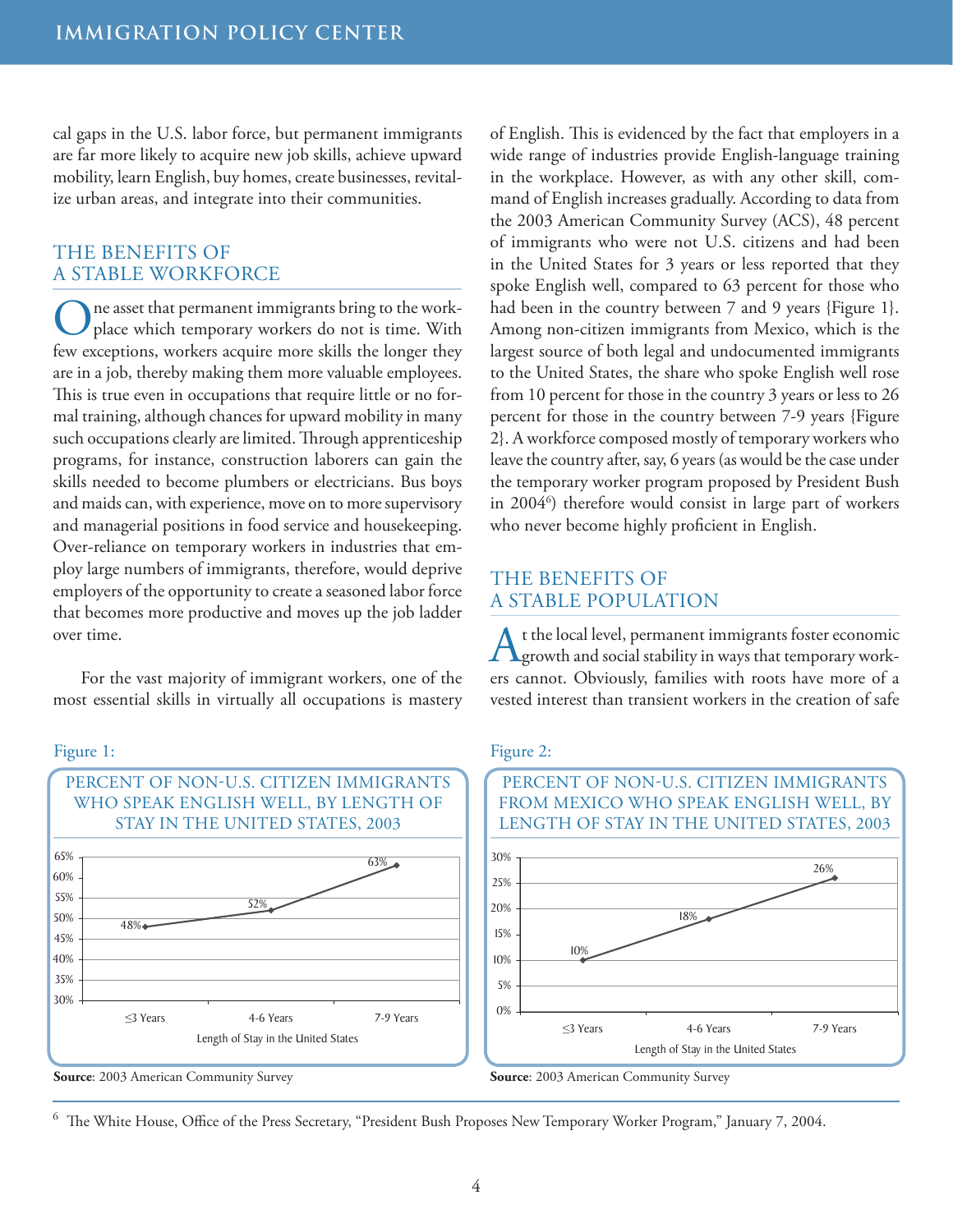and clean neighborhoods with good schools and public services. More concretely, permanent immigrants are much more likely than temporary workers to make long-term investments in their communities by starting a business or buying a home. These sorts of investments not only create jobs and generate local tax revenue, but represent a stake in the future.

The 2003 ACS data illustrate the degree to which a particularly important indicator of growth and stability, homeownership, is correlated with length of stay in the United States. Among non-U.S. citizen immigrants, only 11 percent who had been in the country 3 years or less owned a home, compared to 37 percent of those who had been here between 7 and 9 years {Figure 3}. Similarly, the share of non-citizen immigrants from Mexico who owned a home rose from 7 percent among those who had been in the country 3 years or less to 26 percent of those who had been here between 7 and 9 years {Figure 4}. The economic value which this increasing rate of homeownership represents is enormous. Data from the American Housing Survey indicate that in 2001 there were more than 5.7 million foreign-born homeowners in the United States, accounting for \$1.2 trillion in home value and \$876 billion in home equity.<sup>7</sup> A temporary-only approach to immigration reform would limit, rather than expand, the

#### Figure 3:



number of long-term immigrants who fuel a large portion of the housing market.

Any reform proposal that ignores the need for more effective channels of permanent immigration would fail to capitalize on the economic potential not only of permanent immigrants, but of their children as well. The children of immigrants in the United States tend to achieve higher levels of education and income than their parents or the U.S. population as a whole, which translates into more tax revenue, increased purchasing power, and higher rates of savings, investment, and homeownership. According to data from the Current Population Survey, while only 67.2 percent of immigrants age 25 and older had a high school diploma or more education in 2004, this figure jumped to 86.1 percent among the children of immigrants – slightly higher than the 85.2 percent for the population in general. Conversely, the share of immigrants with less than a high school diploma was 32.8 percent, compared to only 13.9 percent among their children – lower than the 14.8 percent among the total population.8 Not surprisingly, this higher educational attainment is associated with higher incomes as well. In 2003, immigrant workers age 16 and older earned an average of \$27,337 per year, while their children earned \$38,418 – higher than the

#### Figure 4:



**Source**: 2003 American Community Survey Source: 2003 American Community Survey

<sup>7</sup>Rachel Bogardus Drew, *New Americans, New Homeowners: The Role and Relevance of Foreign-Born First-Time Homebuyers in the U.S. Housing Market*. Cambridge, MA: Harvard University, Joint Center for Housing Studies, August 2002, p. 2.

U.S. Census Bureau, News Release: "Foreign-Born Population Tops 34 Million, Census Bureau Estimates," February 22, 2005 - Table 5.5, Educational Attainment of the Population 25 Years and Over by Sex and Generation: 2004.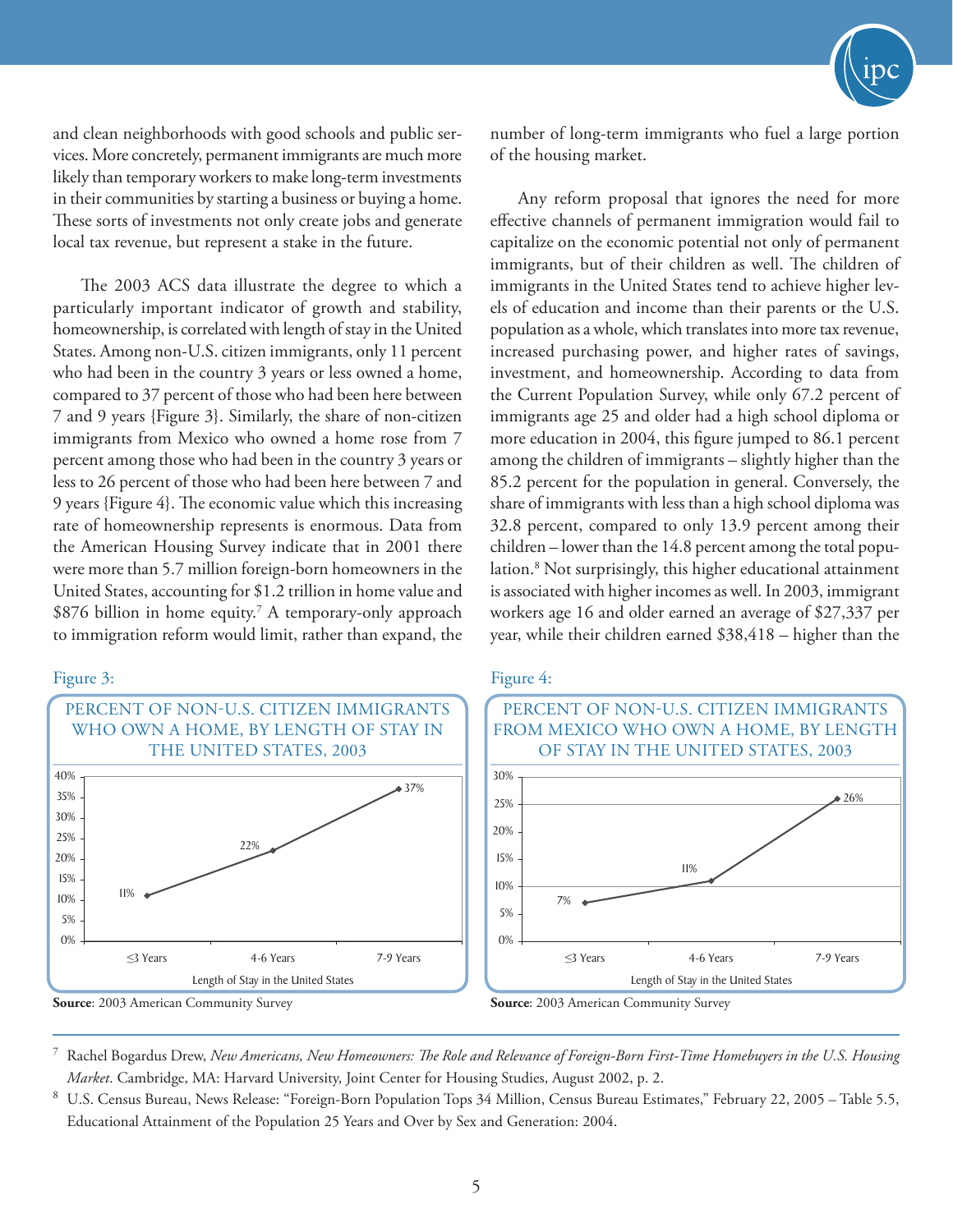\$35,795 earned by the general population.<sup>9</sup> Clearly, a temporary worker program alone would not reap the benefits associated with the upward mobility that settled immigrant communities achieve from generation to generation.

The economic and social advantages that come with permanent immigration and stable immigrant communities are particularly important in revitalizing many inner cities. During the 1990s, cities such as Boston, Chicago, Dallas, Kansas City, Los Angeles, Miami, and Minneapolis would have lost population if not for the influx of immigrants from Latin America.10 As a result, both the housing and retail markets of many urban areas increasingly are sustained by the purchasing power of immigrant consumers and the labor of immigrant workers.11 According to a study released in November 2005 by Harvard Business School Professor Michael E. Porter, "there is a direct correlation between immigrant populations and job growth in inner cities." Inner cities that experienced the most job growth in the 1990s had populations that were 31 percent foreign-born, compared to 12 percent in inner cities that lost jobs.12 In locales experiencing high rates of immigration, a temporary-only approach to immigration reform would not provide the settled and upwardly mobile population that is most effective at rejuvenating neighborhoods in decline.

#### BACK TO "COMPREHENSIVE" REFORM

The issue of permanent immigration is conspicuously absent from the current immigration reform debate. In his speeches calling for enhanced border security and a new

temporary worker program, President Bush has made only passing reference to increasing "the number of annual green cards that can lead to citizenship."13 Scarcely mentioned by other policymakers or the press are the proposed reforms to the system of permanent immigration contained within the comprehensive reform proposals put forward by Senators McCain, Kennedy, and Hagel, and Representatives Kolbe, Flake, and Gutierrez.<sup>14</sup> The immigration-enforcement bill which barreled through the House of Representatives in December of 2005 doesn't even contain provisions for a temporary worker program, let alone improved pathways for permanent immigration.15

Yet correcting the many flaws in the permanent immigration system is crucial to any serious immigration reform effort. A temporary worker program by itself will not "solve" the problem of undocumented immigration, meet all of the labor needs of U.S. employers, or compensate for the massive delays that plague the family-based immigration system. Temporary workers have an important role to play in the U.S. economy, but they are no substitute for permanent immigrants who integrate into U.S. society, move up in their jobs, and earn higher incomes over time, thus more fully realizing their economic potential as workers, taxpayers, entrepreneurs, and consumers. Any approach to immigration reform that relies solely on a temporary worker program, or is so rigid that it precludes valuable temporary workers from pursing permanent residence, would dilute the many economic and social benefits which permanent immigrants have provided to the United States throughout its history.

#### © Copyright 2006 by the American Immigration Law Foundation.

<sup>9</sup> U.S. Census Bureau, News Release: "Foreign-Born Population Tops 34 Million, Census Bureau Estimates," February 22, 2005 - Table 5.10, Total Earnings of Full-Time, Year-Round Workers 16 Years and Over with Earnings by Sex and Generation: 2003.

<sup>10</sup> Alan Berube, *Racial Change in the Nation's Largest Cities: Evidence from the 2000 Census*. Washington, DC: Brookings Institution, Center on Urban and Metropolitan Policy, April 2001.

<sup>11</sup> Dowell Myers, "Immigration: Fundamental Force in the American City," *Housing Facts & Findings* 1(4), Winter 1999 (Fannie Mae Foundation).

<sup>12</sup> Initiative for a Competitive Inner City, Press Release: "Immigrants Fueling Job Growth in U.S. Inner Cities, Study Finds." Boston, MA: November 15, 2005.

<sup>13</sup> The White House, Office of the Press Secretary, "President Bush Proposes New Temporary Worker Program," January 7, 2004, & "President Discusses Border Security and Immigration Reform in Arizona," November 28, 2005.

<sup>14</sup> The Secure America and Orderly Immigration Act of 2005 (S. 1033/H.R. 2330) and the Immigrant Accountability Act of 2005 (S. 1919).

<sup>15</sup> The Border Protection, Antiterrorism, and Illegal Immigration Control Act of 2005 (H.R. 4437).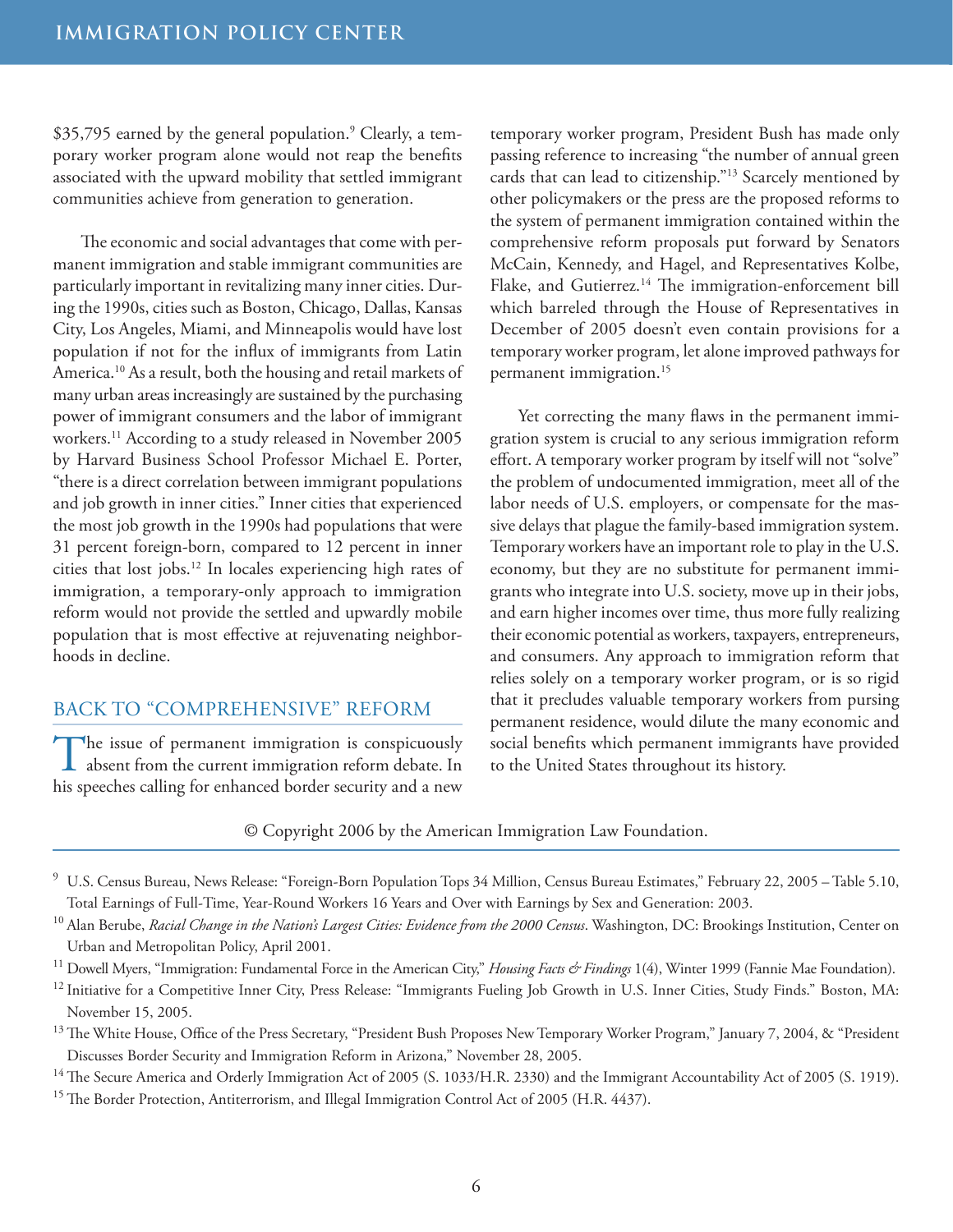#### Other Recent Publications From The IPC Available On Our Website: **www.immigrationpolicy.org**

#### Immigration Policy *SPECIAL REPORT*:

 *Economic Growth & Immigration: Bridging the Demographic Divide*. Despite the critical role played by foreign-born workers in the many less-skilled job categories which propel U.S. economic growth, the current immigration system offers very few visas that are designed for these workers. — 11/05

#### Immigration Policy *IN FOCUS:*

 *Hidden Victims: Evaluating Protections for Undocumented Victims of Human Trafficking*. In the United States, human traffickers most frequently exploit the desperation of undocumented immigrants as a means of obtaining victims. This report reviews efforts to protect victims and prosecute traffickers. — 12/05

 *Beyond the Border Buildup: Towards a New Approach to Mexico-U.S. Migration (2nd part in 2-part series)*. The solution to the problems associated with undocumented migration on the U.S.-Mexico border is not open borders, but frontiers that are reasonably regulated on a binational basis. — 9/05

 *Five Myths About Immigration: Common Misconceptions Underlying U.S. Border-Enforcement Policy* (1st part in a 2-part series). The current crisis of undocumented immigration to the U.S. has its roots in fundamental misunderstandings about the causes of immigration and the motivations of immigrants. — 8/05

#### ABOUT THE IPC...

The IPC's mission is to raise the level of informed awareness about the effects of immigration nationally, regionally and locally by providing policymakers, academics, the media, and the general public with access to accurate information on the role of immigrants and immigration policy in all aspects of American life.

#### ABOUT THE FOUNDATION...

The American Immigration Law Foundation is an IRS-designated 501(c)(3) non-profit, educational, charitable organization dedicated to increasing public understanding of the value of immigration to American society and to advancing fundamental fairness and due process under the law for immigrants.

AILF relies on voluntary financial contributions to support its mission. All donations are tax-deductible as allowed by law. Please visit **www.ailf.org/donate** for additional details.



American Immigration Law Foundation 918 F Street, NW, 6<sup>th</sup> Floor, Washington, DC 20004 website: www.ailf.org